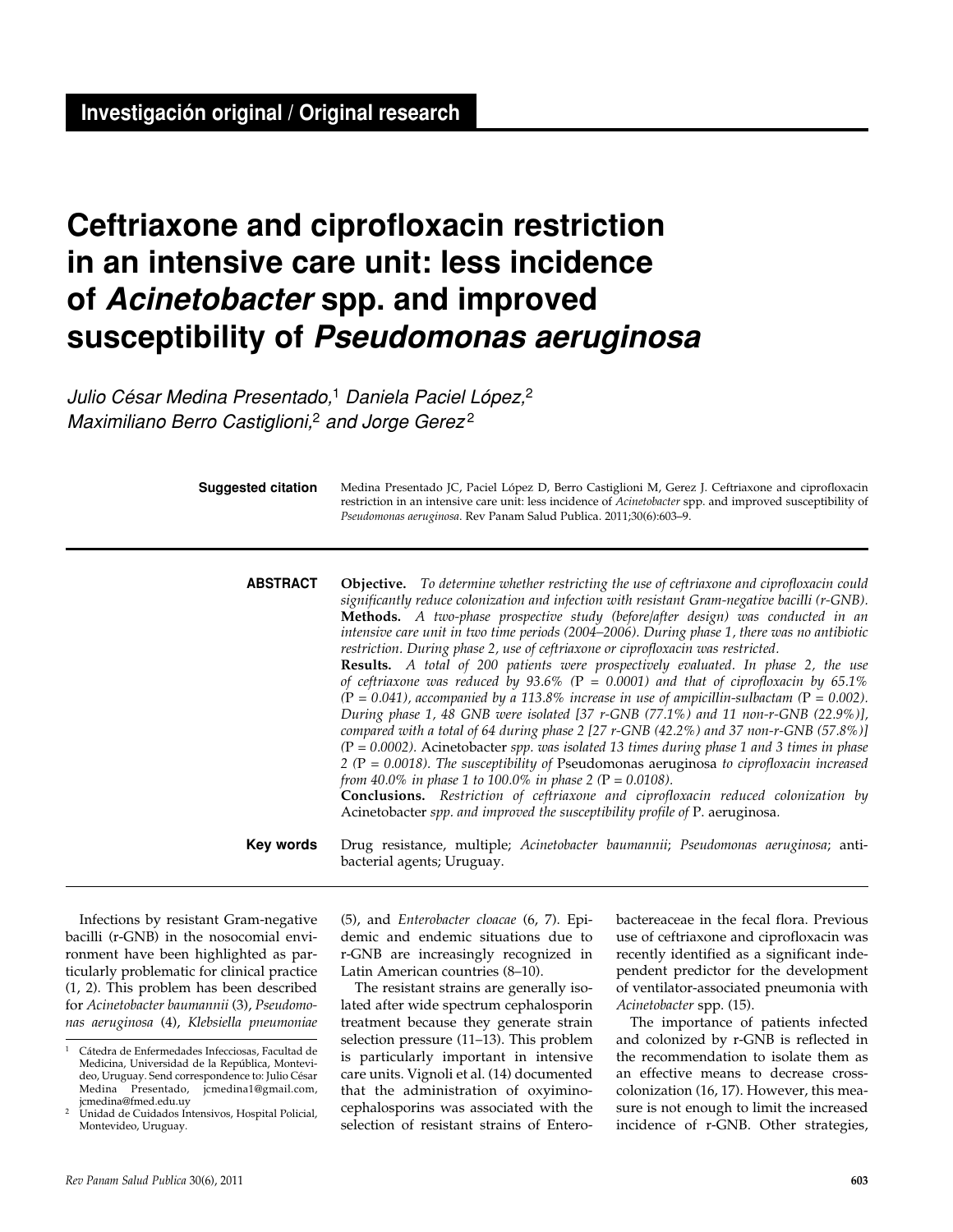such as antimicrobial rotation (18–20) and restriction (21) policies, have been developed for this purpose. These strategies have not been evaluated in great detail in the South America region. The increased isolation of r-GNB, particularly *Acinetobacter* spp. (15) and *Pseudomonas aeruginosa* in the intensive care unit at Hospital Policial, Montevideo, Uruguay, motivated this study in order to determine whether restricting the use of ceftriaxone and ciprofloxacin could result in a significant reduction in the incidence of r-GNB colonization and infection in critically ill patients. The secondary objective was to test whether such a change in strategy would improve the susceptibility pattern of any microorganism.

## **MATERIALS AND METHODS**

#### **Study design**

A two-phase prospective study (before/after design) was conducted in the intensive care unit of Hospital Policial, Montevideo, Uruguay, within two periods of time (2004–2006). All patients admitted to the intensive care unit for 48 hours or more were successively included. During phase 1, clinicians could freely prescribe antibiotics like ceftriaxone and ciprofloxacin when they suspected either community or early nosocomial infection. During phase 2, both antibiotics were restricted. To achieve a successful restriction, staff were educated for 2 months before the beginning of the second phase; in addition, researchers (J.C.M.P. and J.G.) constantly monitored antibiotic indications. When a patient had a suspected community or early nosocomial infection, the clinician used ampicillin-sulbactam instead of ceftriaxone and aminoglycoside alone or associated with another antibiotic instead of ciprofloxacin. The staff were in charge of the prescription and duration of the antibiotic therapy. However, approval by an investigator (J.C.M.P. or J.G.) was required before empirical or definitive use of ceftriaxone and ciprofloxacin, with the exception of the use of ceftriaxone for acute bacterial meningitis.

Cefepime, antipseudomonal penicillin, and piperacillin-tazobactam were not available for use in the intensive care unit.

#### **Study location**

The study was conducted at a university-affiliated tertiary-care public hospital: Hospital Policial (241 beds) in Montevideo, Uruguay. The intensive care unit is an eight-bed general intensive care unit, with air-conditioned closed units without negative pressure.

## **Patients**

All patients admitted to the intensive care unit from 1 May 2004 to 28 February 2005 were eligible for phase 1 of the study; phase 2 included patients admitted from 1 May 2005 to 28 February 2006. Standard care for management of infections was maintained in both periods. Data are presented so that individual patients cannot be identified.

## **Data collection**

Patients were followed up daily until discharge from the intensive care unit. The recorded variables were: gender, age, severity of underlying illness (22), previous medical condition (23), diagnosis at admission, length of stay in the intensive care unit, mortality, invasive procedures, infection and colonization focuses, type of pathogens, and antibiotic resistance profile. The number of hours of nursing was recorded in each phase and is expressed as hours of nursing per 1 000 patient-days. Antibiotic use was reviewed for each patient and was recorded as total grams of the drug and was then converted to defined daily doses per 1 000 patient-days, in accordance with the World Health Organization recommendation. Only the expenditure for drugs that were administered intravenously was analyzed (24, 25).

# **Microbiology**

Cultures were obtained according to clinical indications. One isolate was recorded per body site per patient. All isolates were identified by standard microbiological methods, and susceptibility testing was performed according to international guidelines (26).

The susceptibility of GNB to ceftriaxone, ceftazidime, ciprofloxacin, imipenem, meropenem, gentamicin, amikacin, and ampicillin-sulbactam was evaluated.

#### **Definitions**

Colonization or infection was determined by criteria of the Centers for Disease Control and Prevention (Atlanta, Georgia, United States of America) (27). An infection acquired in the intensive care unit was defined as an infection that was not present at admission and that developed after a stay of 48 hours.

The diagnosis of ventilator-associated pneumonia was determined according to previously established definitions (15, 28–30).

r-GNB were defined as any GNB resistant to one or more of the following: all aminoglycosides, all third-generation cephalosporins, and all carbapenems (18).

## **Statistical analysis**

Continuous variables were compared by using Student's *t*-test and a chi-square test or Fisher's exact test to compare categorical variables. All comparisons were unpaired and all tests of significance were twotailed. A *P* value < 0.05 was considered statistically significant. In order to evaluate the day of resistant GNB colonization, a Kaplan–Maier curve was prepared.

## **RESULTS**

## **Patients**

A total of 200 patients were prospectively evaluated (*n* =100 in each phase). A comparison of clinical and demographic characteristics, mortality, and stay in the intensive care unit during both periods showed no significant differences other than the diagnosis at admission of nontraumatic acute brain injury at 33.0% in phase 1 versus  $18.0\%$  in phase 2 ( $P =$ 0.02) (Table 1). No significant differences were registered between phases in relation to invasive procedures and days of device usage (Table 2).

# **Changes in antibiotic use**

During phase 2, the use of ceftriaxone declined by  $93.6\%$  ( $P = 0.0001$ ), the final consumption of ciprofloxacin decreased by  $65.0\%$  ( $P = 0.041$ ), and the use of ampicillin-sulbactam increased by 113.8% (*P* = 0.002). Although an increase in the use of carbapenems by 12.7% and aminoglycoside by 30.7% was also seen, the findings were not statistically significant (Table 3).

#### **Incidence of infection and colonization**

Nosocomial infection device-related rates, like ventilator-associated pneumo-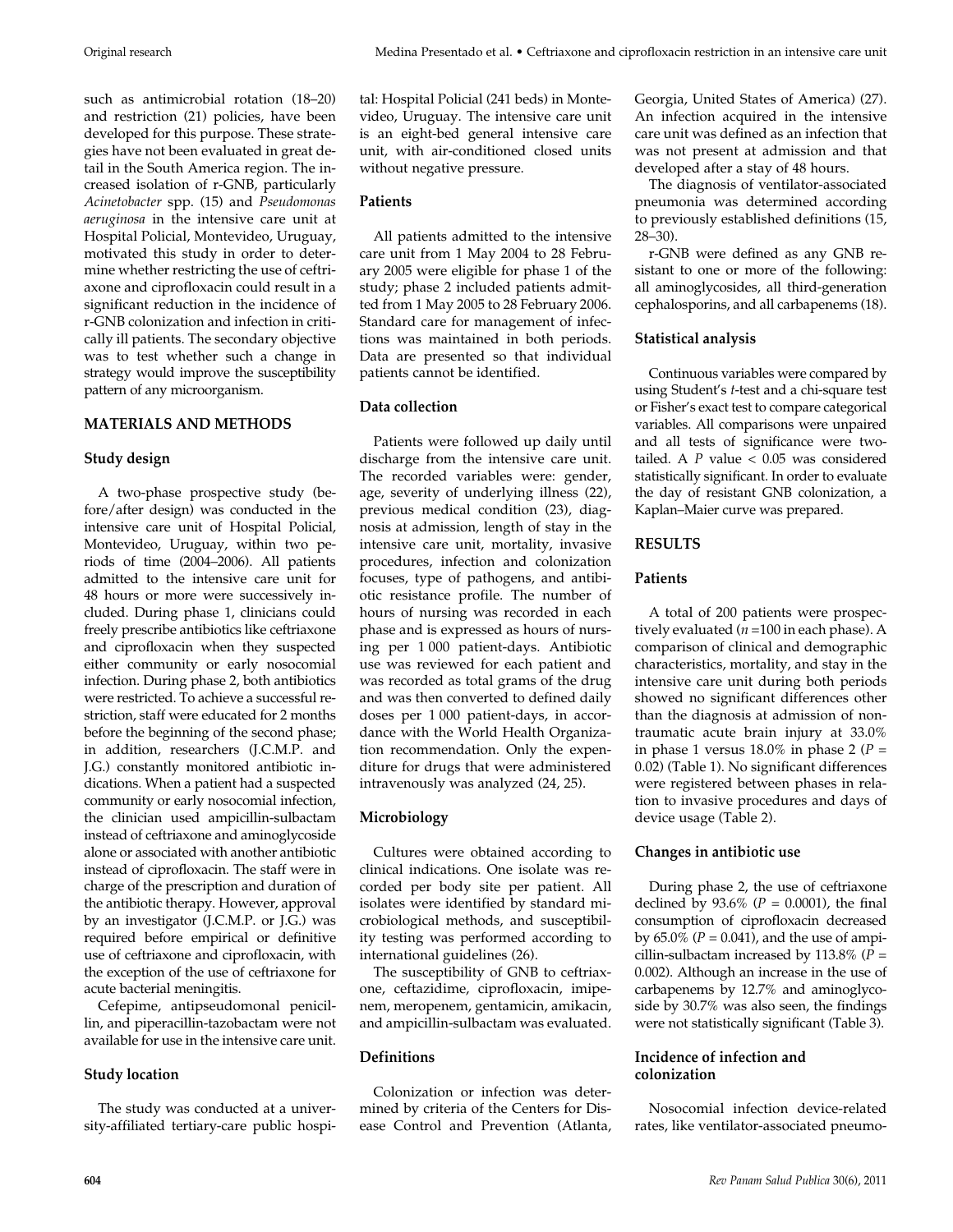|  |                                                                                        |  | TABLE 1. Demographic and clinical characteristics of patients without and with restriction of |
|--|----------------------------------------------------------------------------------------|--|-----------------------------------------------------------------------------------------------|
|  | antimicrobials, intensive care unit, Hospital Policial, Montevideo, Uruguay, 2004–2006 |  |                                                                                               |

| Characteristic                   | Phase 1 <sup>a</sup> | Phase 2 <sup>b</sup> | P value |
|----------------------------------|----------------------|----------------------|---------|
| Male, %                          | 50.0                 | 46.0                 | 0.67    |
| Female, %                        | 50.0                 | 54.0                 |         |
| Years of age                     |                      |                      |         |
| Mean $\pm$ SD                    | $62.8 \pm 13.7$      | $56.6 \pm 19.8$      | 0.07    |
| Median (interquartile range)     | 64 (55.7-73)         | 61 (42.2-72)         |         |
| <b>APACHE II score</b>           |                      |                      |         |
| Mean $\pm$ SD                    | $21.6 \pm 7.7$       | $21.3 \pm 6.6$       | 0.79    |
| Median (interquartile range)     | 21 (17-25.7)         | $21(17-26)$          |         |
| McCabe and Jackson (23) criteria |                      |                      |         |
| Rapidly fatal disease, %         | 0.0                  | 1.0                  | 0.487   |
| Ultimately fatal disease, %      | 23.0                 | 19.0                 |         |
| Nonfatal disease, %              | 77.0                 | 80.0                 |         |
| Preexisting comorbidity          |                      |                      |         |
| Chronic alcoholism, %            | 13.0                 | 20.0                 | 0.25    |
| Received corticosteroids, %      | 5.0                  | 8.0                  | 0.56    |
| Hospitalized 3 months before, %  | 20.0                 | 19.0                 | 1.0     |
| Diabetes, %                      | 22.0                 | 23.0                 | 1.0     |
| Cardiovascular disease, %        | 10.0                 | 21.0                 | 0.49    |
| Liver disease, %                 | 2.0                  | 5.0                  | 0.44    |
| Diagnosis at admission           |                      |                      |         |
| Nontraumatic ABI, %              | 33.0                 | 18.0                 | 0.02    |
| Severe CAP, %                    | 8.0                  | 12.0                 | 0.48    |
| COPD exacerbation, %             | 1.0                  | 2.0                  | 1.0     |
| Severe trauma, %                 | 6.0                  | 14.0                 | 0.09    |
| Severe sepsis, %                 | 15.0                 | 7.0                  | 0.11    |
| Cardiovascular disease, %        | 11.0                 | 14.0                 | 0.66    |
| Cardiac arrest, %                | 3.0                  | 1.0                  | 0.62    |
| Thoraco-abdominal surgery, %     | 10.0                 | 14.0                 | 0.51    |
| Miscellaneous, %                 | 13.0                 | 18.0                 | 0.14    |
| All-cause death, %               | 38.0                 | 35.0                 | 0.76    |
| Days in ICU, mean ± SD           | $11.2 \pm 10.1$      | $10.0 \pm 9.2$       | 0.41    |

*Note:* SD: standard deviation, APACHE II: Acute Physiology and Chronic Health Evaluation II, ABI: acute brain injury, CAP: community acquired pneumonia, COPD: chronic obstructive pulmonary disease, ICU: intensive care unit. a Without restriction, 1 May 2004 to 28 February 2005 (*n* = 100).

 $b$  With restriction, 1 May 2005 to 28 February 2006 ( $n = 100$ ).

**TABLE 2. Invasive procedures performed on patients without and with restriction of antimicrobials, intensive care unit, Hospital Policial, Montevideo, Uruguay, 2004–2006**

| Variable                                           | Phase 1 <sup>a</sup> | Phase 2 <sup>b</sup> | P value |
|----------------------------------------------------|----------------------|----------------------|---------|
| Invasive mechanical ventilation, %                 | 80.0                 | 84.0                 | 0.46    |
| Days of invasive mechanical ventilation, mean ± SD | $9.3 \pm 9.8$        | $9.1 \pm 9.9$        | 0.89    |
| Reintubation, %                                    | 12.0                 | 10.0                 | 0.65    |
| Tracheotomy, %                                     | 18.0                 | 11.0                 | 0.16    |
| Urinary tract catheterization, %                   | 91.0                 | 97.0                 | 0.07    |
| Days of urinary tract catheterization, mean ± SD   | $10.5 \pm 9.8$       | $10.0 \pm 9.3$       | 0.72    |
| Central vein catheterization, %                    | 89.0                 | 96.0                 | 0.06    |
| Days of central vein catheterization, mean ± SD    | $8.4 \pm 6.2$        | $7.1 \pm 5.4$        | 0.058   |

*Note:* SD: standard deviation.

a Without restriction, 1 May 1 2004 to 28 February 2005.

b With restriction, 1 May 2005 to 28 February 2006.

nia, catheter-related urinary tract infection, and central venous catheter-related bloodstream infections, were 19.2, 10.4, and 1.9 episodes per 1 000 device days for phase 1 and 23.2, 10.1, and 2.5 for phase 2, respectively. The rate of other infections acquired in the intensive care unit was 5.3 per 1 000 patients/day in phase 1 as opposed to 12.9 per 1 000 patients/day in phase 2.

During the first half of phase 1, 8 of 26 patients acquired at least one nosocomial infection, while 21 of 36 acquired at least one infection  $(P = 0.04)$  in the first half of phase 2. Average nursing hours per 1 000 patients/day were 2 187  $\pm$  178 and 1 986  $\pm$  44 in the first half of phase 1 and 2, respectively  $(P = 0.02)$ .

The day-by-day probability of remaining free of r-GNB was calculated for both phases with the Kaplan–Maier estimate. There was a nonsignificant tendency for patients in phase 2 to be colonized by r-GNB at a later period (log rank 0.7698) (Figure 1).

#### **Changes in GNB antibiotic susceptibility**

In phase 1, 48 GNB were isolated [37 r-GNB (77.1%) and 11 non-r-GNB (22.9%)], whereas 64 GNB were isolated in phase 2 [27 r-GNB (42.2%) and 37 nonr-GNB (57.8%)] (*P* = 0.0002).

During phase 1, *Acinetobacter* spp. was isolated 13 times from a total of 48 GNB, but only 3 *Acinetobacter* spp. from a total of 64 GNB ( $P = 0.0018$ ) were isolated in phase 2. An increase in *Klebsiella* spp. and other GNB was observed in phase 2 (*P* = 0.0149 and *P* = 0.0415, respectively) (Table 4).

Table 4 shows the total GNB distribution and its resistance profile. Table 5 shows the distribution of r-GNB isolated from colonizations and infections. With regard to the resistance profile of *P. aeruginosa* during phase 1, 60.0% were resistant to ciprofloxacin; in phase 2, none of the isolated *P. aeruginosa* was resistant to this antimicrobial  $(P = 0.0108)$ .

A total of 22 Enterobacteriaceae (*Enterobacter* spp., *Escherichia coli*, *Proteus* spp., *Klebsiella* spp.) were isolated in phase 1, and 39 were isolated in phase 2. *Enterobacter* went from representing 36.3% of the Enterobacteriaceae in phase 1 to representing  $12.8\%$  in phase 2 ( $P =$ 0.049), while *Proteus* spp. plus *Klebsiella* spp. increased from 22.7% in phase 1 to 61.5% in phase 2 ( $P = 0.0069$ ).

There was no significant variability in the resistance of GNB to ceftazidime, carpabapenemes, aminoglycosides, and ampicillin-sulbactam.

## **DISCUSSION**

The most important finding of this study is that the restriction of ceftriaxone and ciprofloxacin positively affected the ecology of the intensive care unit. r-GNB isolations declined significantly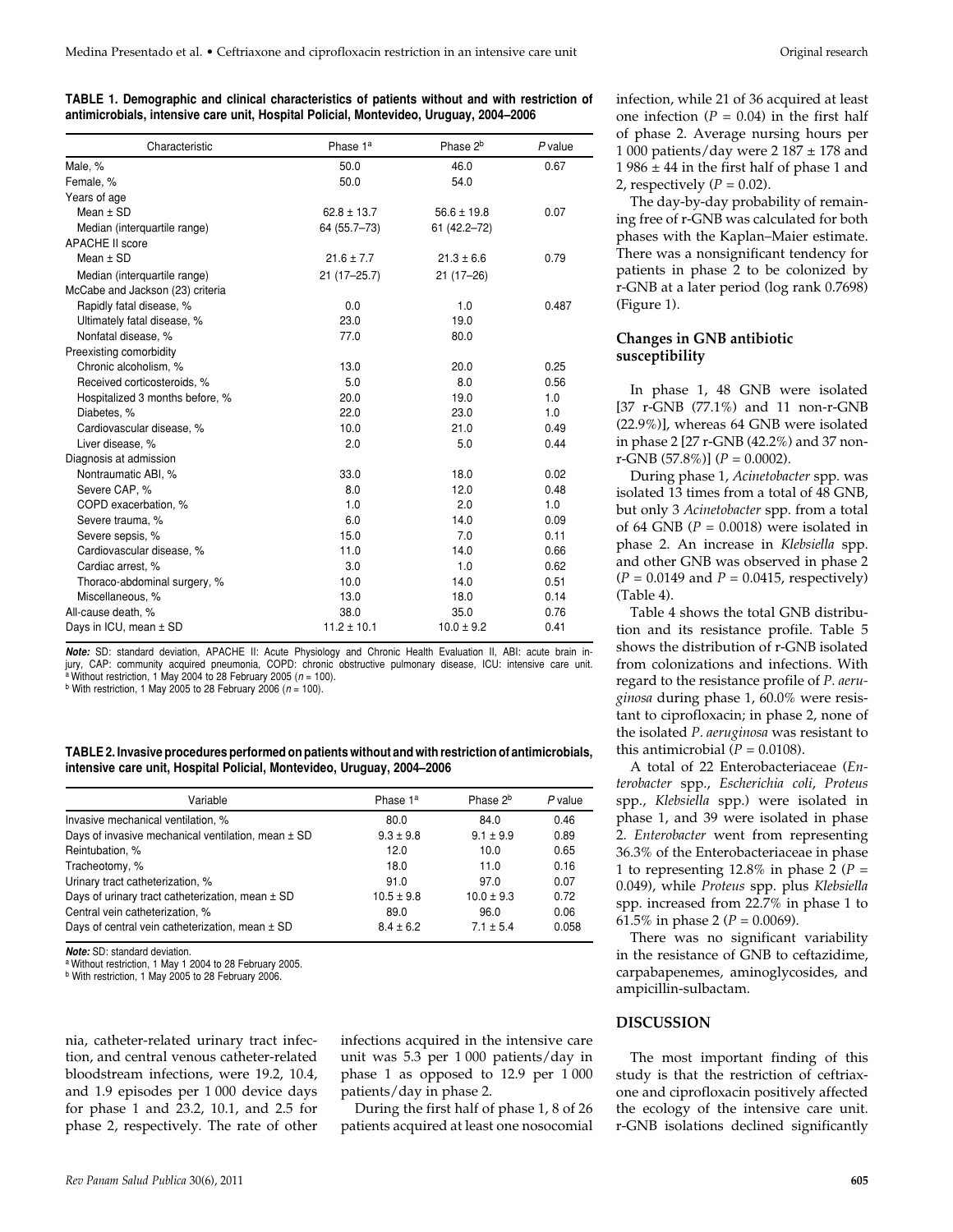**TABLE 3. Change in antibiotic use without and with restriction of antimicrobials, intensive care unit, Hospital Policial, Montevideo, Uruguay, 2004–2006**

|                                     | Defined daily doses<br>per 1 000 patient-days |                      |           |         |
|-------------------------------------|-----------------------------------------------|----------------------|-----------|---------|
| Antibiotic                          | Phase 1 <sup>a</sup>                          | Phase 2 <sup>b</sup> | Change, % | P value |
| All third-generation cephalosporins | 166.3                                         | 66.5                 | $-60.2$   | 0.02    |
| Ceftriaxone                         | 111.1                                         | 6.9                  | $-93.6$   | 0.0001  |
| Cefotaxime                          | 8.0                                           | 6.9                  | $-12.5$   | 0.48    |
| Ceftazidime                         | 47.3                                          | 52.6                 | $+10.6$   | 0.29    |
| Ciprofloxacin                       | 149.9                                         | 52.4                 | $-65.1$   | 0.041   |
| Carbapenem                          | 126.2                                         | 142.8                | $+12.7$   | 0.065   |
| Ampicillin-sulbactam                | 382.2                                         | 817.5                | $+113.8$  | 0.002   |
| Aminoglycosides                     | 117.0                                         | 153.3                | $+30.7$   | 0.055   |
| Total                               | 1 108.1                                       | 1298.8               | $+17.1$   | 0.08    |

a Without restriction, 1 May 2004 to 28 February 2005.

b With restriction, 1 May 2005 to 28 February 2006.

from 77.1% in phase 1 to 42.2% in phase 2. However, a more detailed analysis shows that the greatest impact in the reduction of r-GNB was in colonizations. It is known that colonized patients are an important source of r-GNB for later dissemination and possible infection in the intensive care unit, which is why it has been recommended that patients colonized with r-GNB be isolated as an effective means to control patient-topatient transmission (16, 17). A clinical and molecular typification study (31) showed that 64.0% of the strains of multiresistant *P. aeruginosa* were transmitted by cross-colonization.

Murthy showed that an infection by r-GNB doubles the probability of a longterm stay in the intensive care unit and the risk of dying due to the infection (32). Raymond et al. showed that r-GNB are independent predictors of mortality and that they can be associated with a prolonged hospital stay (33).

Most studies of restriction of certain antimicrobial molecules fail to show a change in bacterial ecology or an impact on the susceptibility profiles of the mi-

**FIGURE 1. Day-by-day probability of remaining free of infections and colonization with resistant Gram-negative bacilli in patients without (phase 1) and with (phase 2) restriction of antimicrobials, intensive care unit, Hospital Policial, Montevideo, Uruguay, 2004–2006 (log rank 0.7698)**



croorganism. This study achieved both a decreased incidence in a particular pathogen and a change in the susceptibility profile of another r-GNB.

*Acinetobacter* spp. was significantly reduced in phase 2, leading to the notion that it is directly related to the restriction of ceftriaxone and ciprofloxacin. A prospective study has already demonstrated that previous use of these antimicrobials is independently associated with the development of ventilator-associated pneumonia caused by *Acinetobacter* spp. (15). In the case of ceftriaxone, the explanation could be that it is mainly excreted through the bile (34, 35), causing a rapid colonization of the digestive tract by *Acinetobacter* spp. (36). Gruson et al. achieved reduction of a particular microorganism, like *Burkholderia cepacia*, by restricting ceftazidime and ciprofloxacin (19).

An impact on the susceptibility profile was seen in *P. aeruginosa* in relation to ciprofloxacin, in which susceptibility increased from 40.0% in phase 1 to 100.0% in phase 2. Aubert et al. documented a decrease in resistant strains from 71.3% in the prerestriction period to 52.4% in the postrestriction period (37). Neuhauser et al. (38) and Friedland et al. (39) documented the increasing incidence of ciprofloxacin resistance among GNB associated with increased use of fluoroquinolones. The benefit of recovering susceptibility lies in the possibility of other therapeutic options for *P. aeruginosa*. It has been shown that adequate empirical treatments are associated with less morbidity and mortality (40), so if one must empirically cover GNB with a less restricted susceptibility profile, the possibility of performing an adequate empirical therapy is greater (41).

As far as Enterobacteriaceae are concerned, there has been an increase in phase 2 that can be attributed to a smaller nursing staff during this phase (42, 43), considering that other variables like demographical data, severity, and invasive procedures were similar. There was a significant decrease in *Enterobacter* spp. and a significant increase in *Klebsiella* spp. and *Proteus* spp. The explanation for this phenomenon could be related to two events that occurred during this research. The decrease in *Enterobacter* spp. could be directly related to the reduced use of oxyiminocephalosporins. Vignoli and others (14,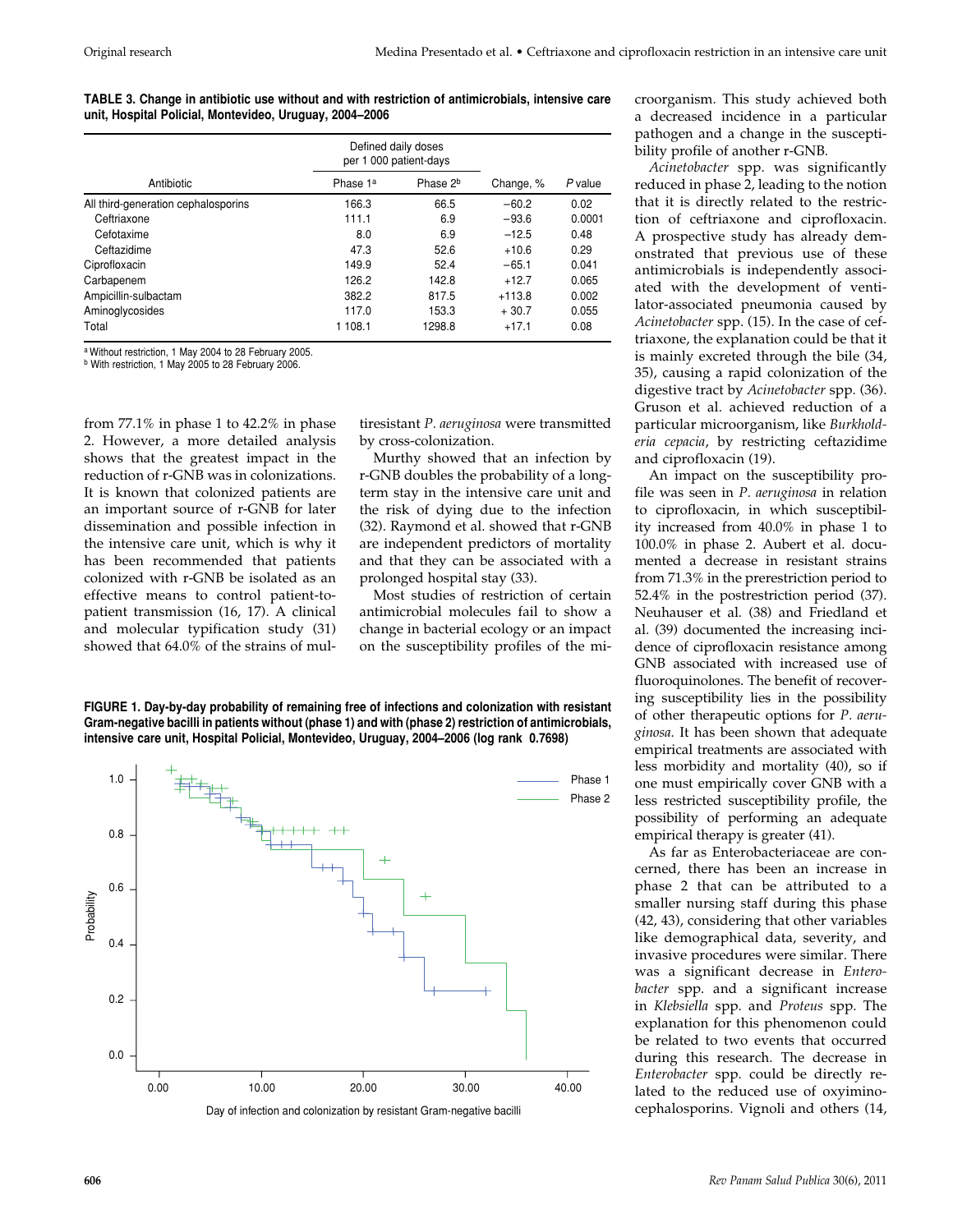|  |  | TABLE 4. Resistance of isolated Gram-negative bacilli without and with restriction of  |  |  |  |
|--|--|----------------------------------------------------------------------------------------|--|--|--|
|  |  | antimicrobials, intensive care unit, Hospital Policial, Montevideo, Uruguay, 2004–2006 |  |  |  |

|                              | No. of          | Percent resistance to: |           |                  |            |            |            |                  |           |
|------------------------------|-----------------|------------------------|-----------|------------------|------------|------------|------------|------------------|-----------|
| <b>Bacillus</b>              | strains         | CRO                    | CAZ       | CIP              | <b>IMP</b> | <b>MER</b> | <b>GEN</b> | AK               | AM/SB     |
| Pseudomonas aeruginosa       |                 |                        |           |                  |            |            |            |                  |           |
| Phase 1 <sup>a</sup>         | 10              | $\ddotsc$              | 0.0       | 60.0             | 0.0        | 0.0        | 70.0       | 0.0              | $\ddotsc$ |
| Phase 2 <sup>b</sup>         | 9               | $\ddotsc$              | 25.0      | 0.0 <sup>a</sup> | 11.1       | 11.1       | 44.4       | 0.0              | .         |
| Acinetobacter species        |                 |                        |           |                  |            |            |            |                  |           |
| Phase 1 <sup>a</sup>         | 13              | 100.0                  | 100.0     | 100.0            | 0.0        | 33.3       | 50.0       | 91.7             | 91.7      |
| Phase 2 <sup>b</sup>         | 3 <sup>c</sup>  | 100.0                  | 100.0     | 100.0            | 0.0        | 0.0        | 33.3       | 100.0            | 100.0     |
| Enterobacter species         |                 |                        |           |                  |            |            |            |                  |           |
| Phase 1ª                     | 8               | 0.0                    | 100.0     | 100.0            | 0.0        | 0.0        | 71.4       | 85.7             | 100.0     |
| Phase 2 <sup>b</sup>         | 5               | 50.0                   | 75.0      | 75.0             | 0.0        | 0.0        | 71.4       | 0.0 <sup>a</sup> | 75.0      |
| Escherichia coli             |                 |                        |           |                  |            |            |            |                  |           |
| Phase 1ª                     | 9               | 0.0                    | 0.0       | 0.0              | 0.0        | 0.0        | 11.1       | 0.0              | 88.9      |
| Phase 2 <sup>b</sup>         | 10              | 20.0                   | 20.0      | 10.0             | 0.0        | 0.0        | 10.0       | 0.0              | 50.0      |
| Klebsiella species           |                 |                        |           |                  |            |            |            |                  |           |
| Phase 1ª                     | 4               | 66.7                   | 33.3      | 50.0             | 0.0        | 0.0        | 50.0       | 0.0              | 75.0      |
| Phase 2 <sup>b</sup>         | 18 <sup>d</sup> | 44.4                   | 44.4      | 27.8             | 0.0        | 0.0        | 44.4       | 11.1             | 50.0      |
| Proteus species              |                 |                        |           |                  |            |            |            |                  |           |
| Phase 1 <sup>a</sup>         | 1               | 100.0                  | 100.0     | $\ddotsc$        | 0.0        | 0.0        | $\ddotsc$  | 0.0              | 100.0     |
| Phase 2 <sup>b</sup>         | 6               | 50.0                   | 16.7      | 0.0              | 0.0        | 0.0        | 0.0        | 0.0              | 33.3      |
| Stenotrophomonas maltophilia |                 |                        |           |                  |            |            |            |                  |           |
| Phase 1 <sup>a</sup>         | 2               |                        | .         | 0.0              |            | $\ddotsc$  | $\ddotsc$  |                  |           |
| Phase 2 <sup>b</sup>         | 4               | $\ddotsc$              | $\ddotsc$ | 0.0              | .          | $\cdots$   | $\cdots$   |                  | .         |
| Citrobacter                  |                 |                        |           |                  |            |            |            |                  |           |
| Phase 1ª                     | 1               | 0.0                    | 0.0       | 0.0              | 0.0        | 0.0        | 0.0        | 0.0              | 0.0       |
| Phase 2 <sup>b</sup>         | $\overline{2}$  | 0.0                    | 0.0       | 0.0              | 0.0        | 0.0        | $0.0\,$    | 0.0              | 0.0       |
| Flavobacterium               |                 |                        |           |                  |            |            |            |                  |           |
| Phase 1ª                     | 0               |                        |           |                  |            |            |            |                  |           |
| Phase 2 <sup>b</sup>         | 1               | 0.0                    | 0.0       | 0.0              | 0.0        | 0.0        | 0.0        | 0.0              | 100.0     |
| Haemophilus influenzae       |                 |                        |           |                  |            |            |            |                  |           |
| Phase 1 <sup>a</sup>         | 0               |                        |           |                  |            |            |            |                  |           |
| Phase 2 <sup>b</sup>         | 3               | 0.0                    |           |                  |            |            |            |                  | 0.0       |
| Serratia marcescens          |                 |                        |           |                  |            |            |            |                  |           |
| Phase 1 <sup>a</sup>         | 0               |                        |           |                  |            |            |            |                  |           |
| Phase 2 <sup>b</sup>         | 3               | 33.3                   | 33.3      | 33.3             | 0.0        | 0.0        | 33.3       | 0.0              | 33.3      |
| Total                        |                 |                        |           |                  |            |            |            |                  |           |
| Phase 1 <sup>a</sup>         | 48              | 68.8                   | 45.8      | $62.5^e$         | 4.2        | 8.3        | 45.8       | 25.0             | 87.5      |
| Phase 2 <sup>b</sup>         | 64              | 39.1                   | 37.5      | 20.3             | 9.4        | 9.4        | 29.7       | 7.8              | 54.7      |

*Note:* CRO: ceftriaxone, CAZ: ceftazidime, CIP: ciprofloxacin, IMP: imipenem, MER: meropenem, GEN: gentamicin, AK: amikacin, AM/SB: ampicillin-sulbactam, …: not applicable.

<sup>a</sup> Without restriction, 1 May 2004 to 28 February 2005.

<sup>b</sup> With restriction, 1 May 2005 to 28 February 2006.

<sup>c</sup> *P* < 0.01, phase 2 versus phase 1.

<sup>d</sup> *P* < 0.05, phase 2 versus phase 1.

 $P = 0.0557$ , phase 2 versus phase 1.

44) demonstrated that, in the absence of cross-colonization, the use of oxyiminocephalosporins fundamentally selected enterobacteria with class  $C$   $\beta$ -lactamases on their chromosomes. In this sense, reduction in the use of ceftriaxone decreases selection pressure in *Enterobacter* spp. mutants that constitutionally express these enzymes. On the other hand, the increase in isolation of *Klebsiella* spp. and *Proteus* spp. could be related to increased cross-colonization.

The Kaplan–Maier method fails to significantly document that the day-by-day colonization or infection by r-GNB occurs at a later point in time in phase 2. The Kaplan–Maier curve validates that, on day 10 of admission to the intensive care unit in both phases, 80.0% of the patients were free of r-GNB colonization or infection. This percentage holds up to day 20 in phase 2, while on the same day in phase 1 it drops to 52.5%.

The importance of this work lies in the fact that the impact is achieved with the use of a simple ceftriaxone and ciprofloxacin restriction policy, substituting them with similar spectrum mol-

ecules such as ampicillin-sulbactam or aminoglycosides. Most research, after restricting ceftriaxone or ciprofloxacin, tends to replace them with cefepime, antipseudomonal penicillins, piperacillin-tazobactam, or even a carbapenem group (20–21, 45). However, the use of these types of molecules can have a negative impact on the change in susceptibility profile, as described by Rahal et al. (45), who achieved restricted use of ceftazidime through greater use of a carbapenem group, which in turn determined an increased resistance of *P. aeruginosa* to imipenem. The advantage of using ampicillin-sulbactam lies in its wide availability in different intensive care units, its cost-effectiveness, and the fact that its spectrum is similar to that of ceftriaxone but it has less impact on the bacterial ecology and a narrower spectrum than the alternatives used by other authors. Physicians, for example, when diagnosing a severe communityacquired pneumonia during phase 2, indicated ampicillin-sulbactam rather than ceftriaxone, which is supported by a Latin American consensus (46). Ampicillin-sulbactam was also used instead of ceftriaxone when treating other infections in which participation of nonmultiresistant GNB was suspected. This treatment did not expose patients to a higher risk, as evidenced by the similar length of hospital stays and mortality in both phases.

Unlike Du et al. (21), an impact on mortality during the postrestriction period was not achieved. This result can be explained in various ways. First, the sample is smaller. Second, the patient population is more severely ill, as shown by an Acute Physiology and Chronic Health Evaluation II (APACHE II) score of 21 versus 12.5 and a greater need for mechanical ventilation (80.0% versus 53.4%).

Some limitations of this study must be acknowledged. The sample size was small, according to the type of intensive care unit observed, but the statistical analysis was performed with specific tests for small samples. Another limitation is that colonizations were analyzed without having previously adopted a universal culture policy, which means the colonizations came from cultures of patients suspected of having an infection. Nevertheless, it should be emphasized that there was no intervention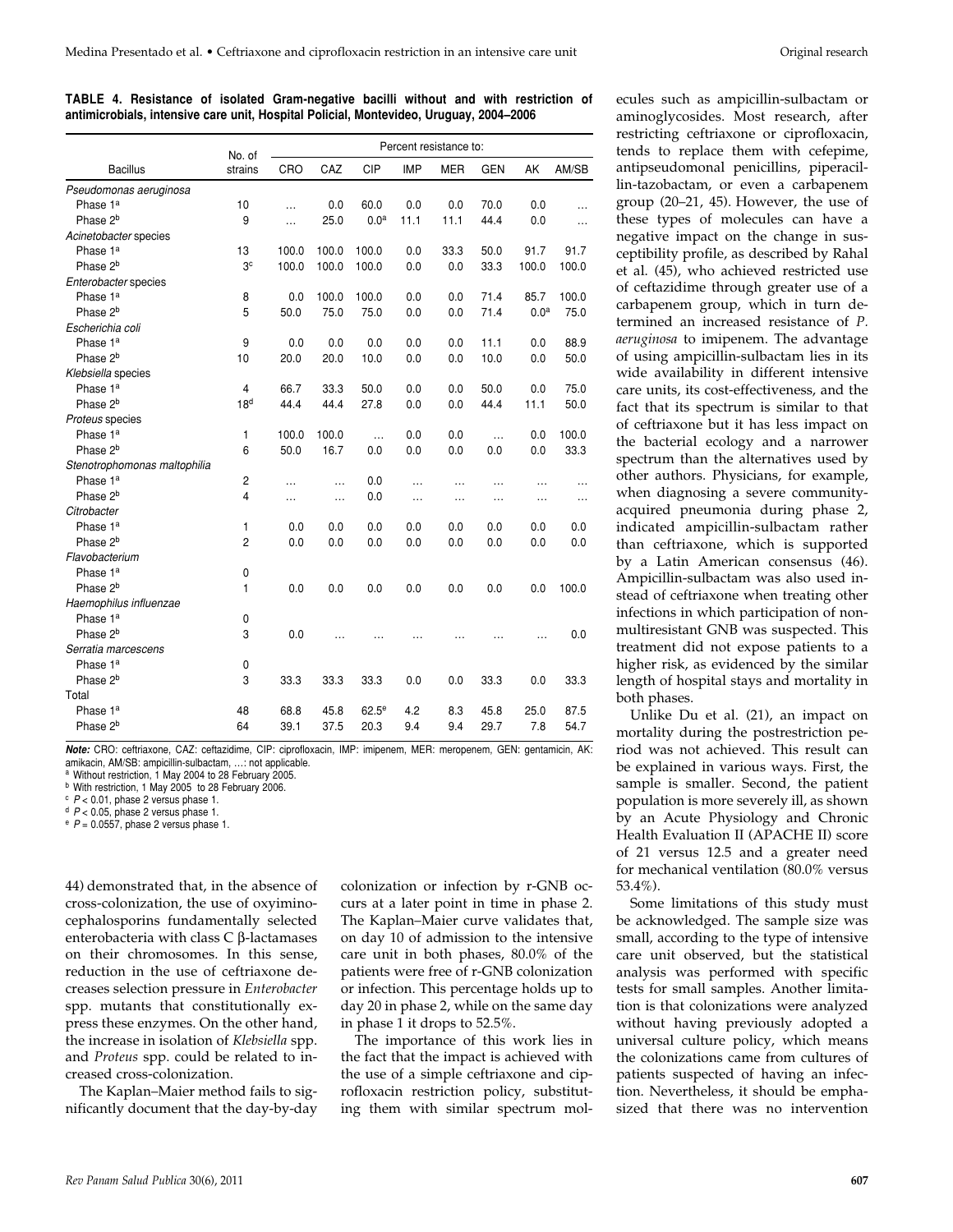**TABLE 5. Infections and colonizations with resistant Gram-negative bacilli in patients without and with restriction of antimicrobials, intensive care unit, Hospital Policial, Montevideo, Uruguay, 2004–2006**

|                                           | Phase 1 <sup>a</sup> |               | Phase 2 <sup>b</sup> |               |          |
|-------------------------------------------|----------------------|---------------|----------------------|---------------|----------|
|                                           | No.                  | $\frac{9}{6}$ | No.                  | $\frac{9}{6}$ | P value  |
| Patients with r-GNB colonizations         | 14                   | .             | 4                    | .             | 0.0006   |
| Colonizations with r-GNB                  | 19                   | $\cdots$      | 4                    | $\cdots$      | < 0.0001 |
| r-GNB isolates of colonizations           | 22                   | .             | 5                    | $\cdots$      | 0.0001   |
| Pseudomonas aeruginosa                    | 5                    | 22.7          |                      | 20.0          | 0.22     |
| Acinetobacter baumannii                   | 11                   | 50.0          |                      | 20.0          | 0.0066   |
| Stenotrophomonas maltophilia              |                      | 4.5           | 0                    | $\cdots$      | 1.00     |
| Enterobacteriaceae                        | 5                    | 22.7          | 3                    | 60.0          | 1.00     |
| Patients with r-GNB nosocomial infections | 12                   | .             | 16                   | .             | 0.54     |
| Infections with r-GNB                     | 12                   | .             | 20                   | .             | 0.65     |
| r-GNB, number of isolates of infections   | 14                   | .             | 22                   | .             | 0.61     |
| Pseudomonas aeruginosa                    | 3                    | 21.4          | 3                    | 13.6          | 0.41     |
| Acinetobacter baumannii                   | 2                    | 14.3          | 2                    | 9.1           | 0.60     |
| Stenotrophomonas maltophilia              |                      | 7.1           | 4                    | 18.2          | 0.65     |
| Enterobacteriaceae                        | 8                    | 57.1          | 13                   | 59.1          | 0.78     |

*Note:* r-GNB: resistant Gram-negative bacilli, …: not applicable.

a Without restriction, 1 May 2004 to 28 February 2005.

b With restriction, 1 May 2005 to 28 2006.

- 1. Lorente C, Del Castillo Y, Rello J. Prevention of infection in the intensive care unit: current advances and opportunities for the future. Curr Opin Crit Care. 2002;8(5):461–4.
- 2. Tenover FC, Hughes JM. The challenges of emerging infectious diseases. Development and spread of multiply-resistant bacterial pathogens. JAMA. 1996;275(4):300–4.
- 3. Hsueh PR, Teng LJ, Chen CY, Chen WH, Yu CJ, Ho SW, et al. Pandrug-resistant *Acinetobacter baumannii* causing nosocomial infections in a university hospital, Taiwan. Emerg Infect Dis. 2002;8(8):827–32.
- 4. Pellegrino FL, Teixeira LM, Carvalho Mda G, Aranha Nouér S, Pinto De Oliveira M, Mello Sampaio JL, et al. Occurrence of a multidrugresistant *Pseudomonas aeruginosa* clone in different hospitals in Rio de Janeiro, Brazil. J Clin Microbiol. 2002;40(7):2420–4.
- 5. Coque TM, Oliver A, Pérez-Díaz JC, Baquero F, Cantón R. Genes encoding TEM-4, SHV-2, and CTX-M-10 extended-spectrum betalactamases are carried by multiple *Klebsiella pneumoniae* clones in a single hospital (Madrid, 1989 to 2000). Antimicrob Agents Chemother. 2002;46(2):500–10.
- 6. Sanders WE Jr, Sanders CC. *Enterobacter* spp. pathogens poised to flourish at the turn of the century. Clin Microbiol Rev. 1997;10(2):220–41.
- 7. Cantón R, Oliver A, Coque TM, Varela M del C, Pérez-Díaz JC, Baquero F. Epidemiology of extended-spectrum beta-lactamase-producing *Enterobacter* isolates in a Spanish hospital during a 12-year period. J Clin Microbiol. 2002;40(4):1237–43.
- 8. Oplustil CP, Nunes R, Mendes C, RESISTNET Group. Multicenter evaluation of resistance patterns of *Klebsiella pneumoniae*, *Escherichia coli*, *Salmonella* spp. and *Shigella* spp. isolated from clini-

cal specimens in Brazil: RESISTNET Surveillance Program. Braz J Infect Dis. 2001;5(1):8–12.

**REFERENCES**

- 9. Trucco OA, Prado VJ, Durán TM, PRONARES Group. PRONARES antimicrobial surveillance network on antimicrobial agent resistance: report of the first semester 2001. Rev Chil Infect. 2002;19(Suppl 2):S140–8.
- 10. Sader HS, Jones RN, Gales AC, Silva JB, Pignatari AC, SENTRY Participants Group (Latin America). SENTRY antimicrobial surveillance program report: Latin American and Brazilian results for 1997 through 2001. Braz J Infect Dis. 2004;8(1):25–79.
- 11. Livermore DM. Beta-lactamases in laboratory and clinical resistance. Clin Microbiol Rev. 1995;8(4):557–84.
- 12. Massova I, Mobashery S. Kinship and diversification of bacterial penicillin-binding proteins and beta-lactamases. Antimicrob Agents Chemother. 1998;42(1):1–17.
- 13. Davies J. Inactivation of antibiotics and the dissemination of resistance genes. Science. 1994;264(5157):375–82.
- 14. Vignoli R, Calvelo E, Cordeiro NF, Lucero R, Ingold E, Quintana A, et al. Association of broad-spectrum antibiotic use with faecal carriage of oxyiminocephalosporin-resistant Enterobacteriaceae in an intensive care unit. J Hosp Infect. 2006;63(3):306–15.
- 15. Medina J, Formento C, Pontet J, Curbelo A, Bazet C, Gerez J, et al. Prospective study of risk factors for ventilator-associated pneumonia caused by *Acinetobacter* species. J Crit Care. 2007;22(1):18–26.
- 16. Garner JS. Guideline for isolation precautions in hospitals. Part I. Evolution of isolation practices, Hospital Infection Control Practices Advisory Committee. Am J Infect Control. 1996:24(1):24–31.

during phase 2 from which to obtain further samples.

#### **Conclusions**

The restriction of ceftriaxone and ciprofloxacin reduces *Acinetobacter* spp. colonization and improves the susceptibility profile of *P. aeruginosa* by means of a simple protocol that uses low-cost antibiotics such as ampicillin-sulbactam that are widely available in intensive care units.

**Acknowledgments.** The authors thank Henry Albornoz and Rafael Vignoli for their exhaustive revision of the manuscript and their suggestions. This work was presented in part at the 47th Interscience Conference on Antimicrobial Agents and Chemotherapy, Chicago, 17– 20 September 2007.

- 17. Shlaes DM, Gerding DN, John JF Jr, Craig WA, Bornstein DL, Duncan RA, et al. Society for Healthcare Epidemiology of America and Infectious Diseases Society of America Joint Committee on the Prevention of Antimicrobial Resistance: guidelines for the prevention of antimicrobial resistance in hospitals. Infect Control Hosp Epidemiol. 1997;18(4):275–91.
- 18. Raymond DP, Pelletier SJ, Crabtree TD, Gleason TG, Hamm LL, Pruett TL, et al. Impact of a rotating empiric antibiotic schedule on infectious mortality in an intensive care unit. Crit Care Med. 2001;29(6):1101–8.
- 19. Gruson D, Hilbert G, Vargas F, Valentino R, Bebear C, Allery A, et al. Rotation and restricted use of antibiotics in a medical intensive care unit. Impact on the incidence of ventilator-associated pneumonia caused by antibiotic-resistant Gram-negative bacteria. Am J Respir Crit Care Med. 2000;162(3 Pt 1):837–43.
- 20. Gruson D, Hilbert G, Vargas F, Valentino R, Bui N, Pereyre S, et al. Strategy of antibiotic rotation: long-term effect on incidence and susceptibilities of Gram-negative bacilli responsible for ventilator-associated pneumonia. Crit Care Med. 2003;31(7):1908–14.
- 21. Du B, Chen D, Liu D, Long Y, Shi Y, Wang H, et al. Restriction of third-generation cephalosporin use decreases infection-related mortality. Crit Care Med. 2003;31(4):1088–93.
- 22. Knaus WA, Draper EA, Wagner DP, Zimmerman JE. APACHE II: a severity of disease classification system. Crit Care Med. 1985;13(10):818–29.
- 23. McCabe WR, Jackson GG. Gram-negative bacteremia. Arch Intern Med. 1962;110(6):847–55.
- 24. Maxwell M, Heaney D, Howie JG, Noble S. General practice fund holding: observa-